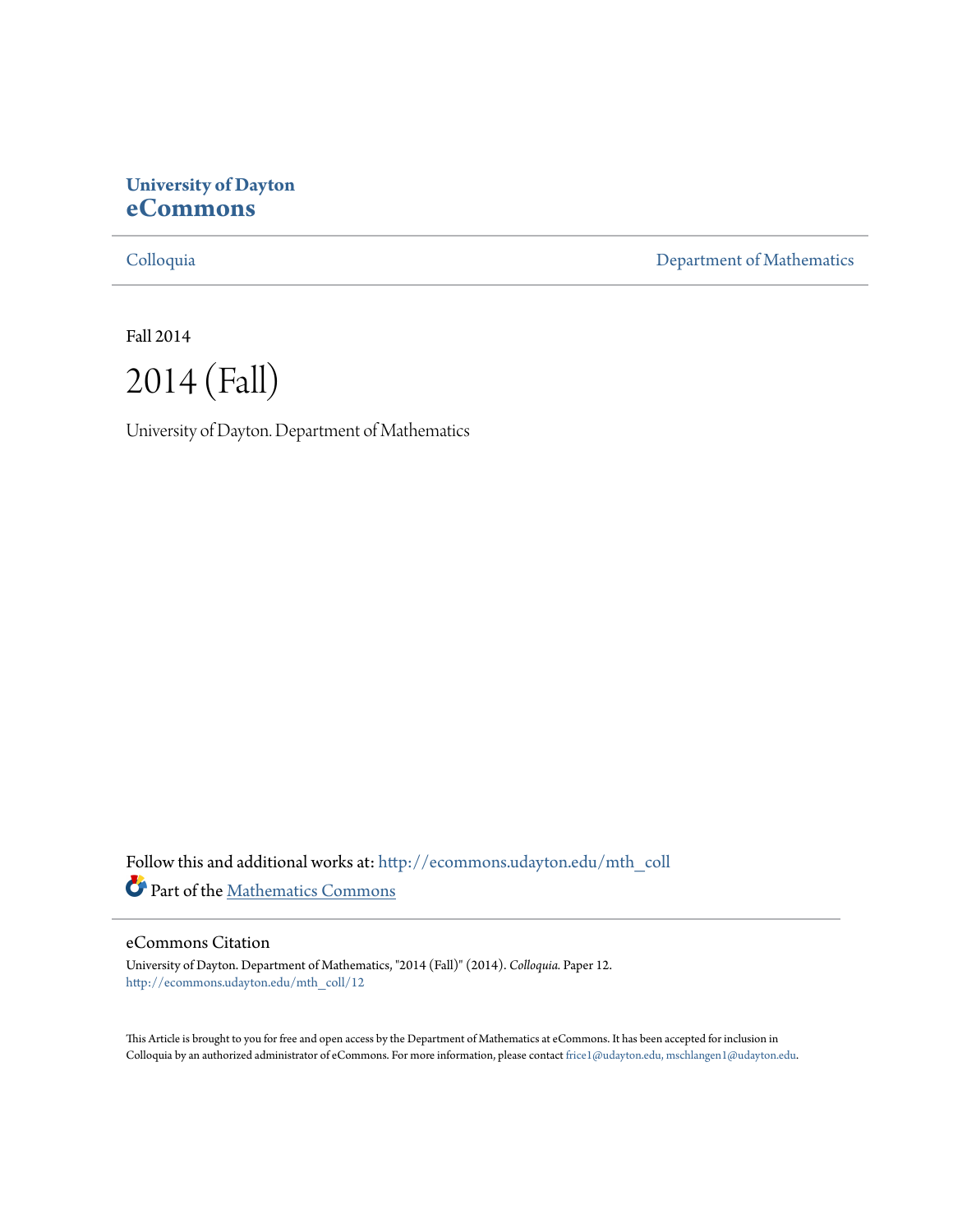# **Abstracts from the Colloquium: Fall 2014**

| Date                          | <b>Speaker and Title</b>                                                                                                                                                                                      | <b>Time/Location</b> |
|-------------------------------|---------------------------------------------------------------------------------------------------------------------------------------------------------------------------------------------------------------|----------------------|
| 18                            | Thursday, Sep Jonathan Brown, University of Dayton<br>Determining if $C^*$ -algebras are simple                                                                                                               | 3:00 PM, SC<br>323   |
| 25                            | Thursday, Sep Jonathan Brown, University of Dayton<br>Simplicity of the irrational rotation algebra                                                                                                           | 3:00 PM, SC<br>323   |
| 2                             | Thursday, Oct Lance Lijian Chen, University of Dayton<br>Two topics on stochastic programming and their applications                                                                                          | 3:00 PM, SC<br>323   |
| Thursday, Oct<br>16           | Paul Eloe, University of Dayton<br>Multi-Term Linear Fractional Nabla Difference Equations with<br><b>Constant Coefficients</b>                                                                               | 3:00 PM, SC<br>323   |
| Thursday, Oct<br>23           | Jireh Loreaux, University of Cincinnati<br>Extracting hidden information: the interplay between operators<br>and their diagonal sequences                                                                     | 3:00 PM, SC<br>323   |
| 30                            | Thursday, Oct Gang Yu, Kent State University<br>Sequences with bounded auto-correlations                                                                                                                      | 3:00 PM, SC<br>323   |
| Thursday,<br>Nov <sub>6</sub> | Zhifeng Kuang, Universal Technology Corporation & Air<br><b>Force Research Laboratory</b><br>Solving a Class of NP-Hard Optimization Problems Using<br>Coupled Monte Carlo and Molecular Dynamics Simulations | 3:00 PM, SC<br>323   |
| <b>Tuesday, Nov</b><br>11     | Tracy Hwang, Risk Manager in Residence                                                                                                                                                                        | 3:00 PM, Sc<br>323   |
| Thursday,<br>Nov $20$         | Michael A. Radin, Rochester Institute of Technology<br>Dynamics of a discrete population model for extinction and<br>sustainability in ancient civilizations                                                  | 3:00 PM, SC<br>323   |
| <b>Tuesday, Nov</b><br>25     | Chenyu Qiu, University of Dayton<br>An Analysis of American Companies (1990 - 2000) Using the<br><b>KMV</b> Model                                                                                             | 3:00 PM, SC<br>323   |
| Thursday, Dec<br>4            | Jing Dan Zhang, University of Dayton<br>Pricing Options Using the Tree Method in a Switching Model<br>with State Dependent Switching Rates                                                                    | 3:00 PM, SC<br>323   |
| Thursday, Dec<br>4            | Zhiyang Zhang, University of Dayton<br>Pricing Options in Jump Diffusion Models Using the Fast<br><b>Fourier Transform</b>                                                                                    | 3:30 PM, SC<br>323   |
| Tuesday, Dec<br>9             | Jing Nie, University of Dayton<br>Efficiency comparison of Moody's KMV model and Altman's<br>Z-score model predicting corporate default with empirical U.S.<br>data                                           | 3:00 PM, SC<br>323   |
| 11                            | Thursday, Dec Hanan Aljubran, University of Dayton<br><b>Asset Pricing in Policy Uncertainty Periods</b>                                                                                                      | 3:00 PM, SC<br>323   |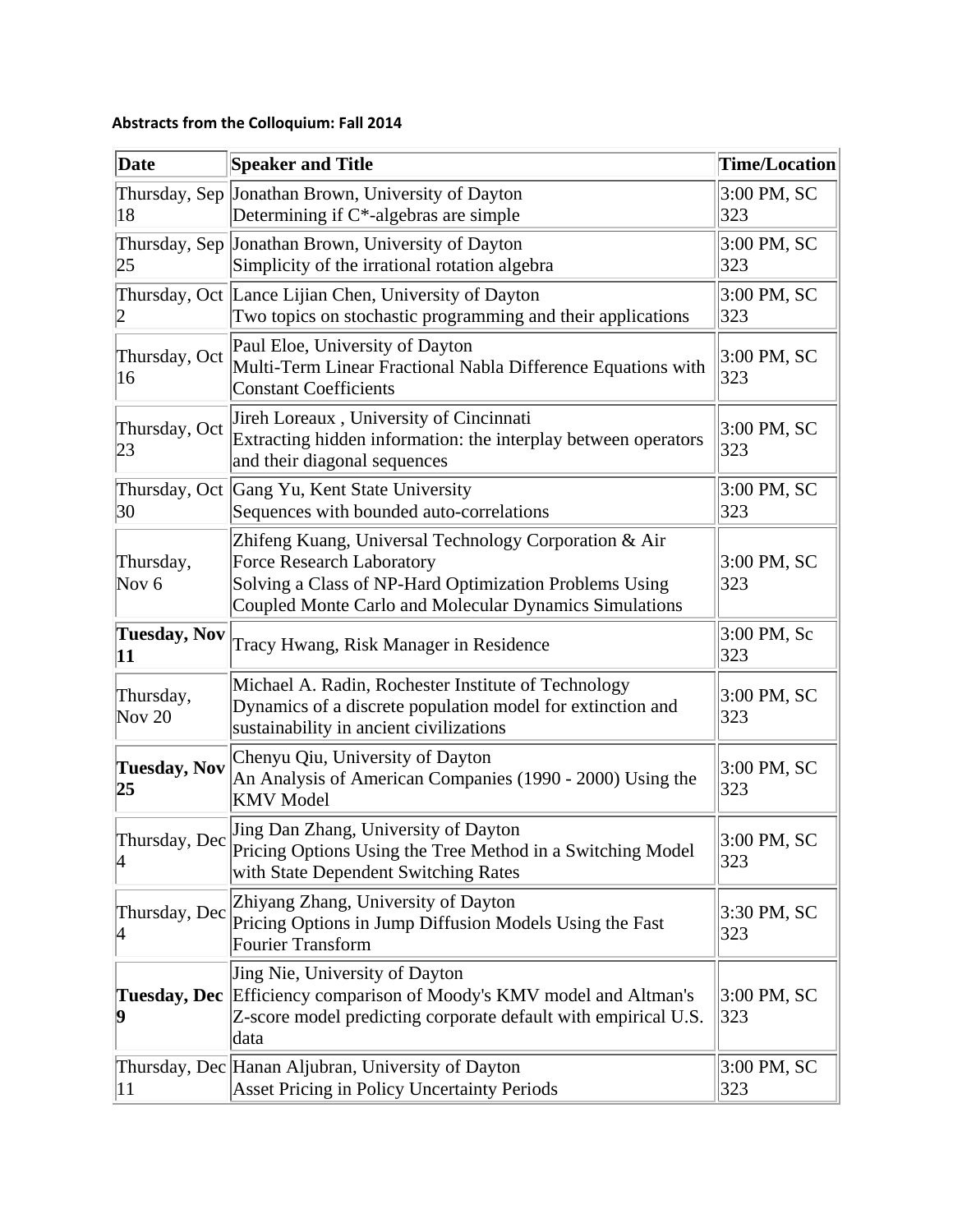|  | Thursday, Dec Mohammed Aldandani, University of Dayton<br>11<br>11 | $\parallel$ 3:30 PM, SC |
|--|--------------------------------------------------------------------|-------------------------|
|  |                                                                    | 323                     |
|  | <b>O</b> perator                                                   |                         |

#### **Determining if C\*‐algebras are simple**

#### Jonathan Brown

**Abstract**: A C\*‐algebra is an infinite dimensional analogue of the set of square matrices of a fixed dimension. C\*‐algebras were introduced to aid in the study of group representations and then shortly were used to provide a mathematical framework for quantum mechanics. In these studies it is important to determine if two C\*‐algebras are isomorphic. This is an intractable question in general but for certain simple C\*-algebras complete classification results are known. However it is often difficult to determine if a C\*‐algebra is simple. In recent work with my collaborators Clark, Farthing and Sims, we were able to completely characterize when members of a large class of C\*-algebras are simple. In this talk, I will introduce C\*-algebras through important examples and explain how our result can be applied to some of these examples.

#### **Simplicity of the Irrational Rotation Algebra**

#### Jonathan Brown

**Abstract**: When the integers act on the circle by rotation through an irrational angle, the orbit is a dense subset of the circle. In this talk we will show how to construct a C\*-algebra from this action. We will then discuss how the movement inherent in this action shows that the C\*‐algebra so constructed is simple.

#### **Two topics on the stochastic programming and their applications**

#### Lance Lijian Chen

**Abstract**: We will talk about two increasingly important topics on the stochastic programming, the chance constrained optimization and the sample size reduction method along with their applications. We will focus mostly on methodological advances and computational performances. The chance constrained optimization is solved by an approximation scheme based on Bernstein polynomial and the sample size reduction is developed by the maximum volume inscribe ellipsoid to the polyhedron. Their applications are ranging from air traffic control, supply chain management, inventory control, and many other industries.

### **Multi‐term Linear Fractional Nabla Difference Equations with Constant Coefficients** Paul Eloe

**Abstract**: We shall consider a linear fractional nabla (backward) difference equation with constant coefficients. We apply a transform method to construct formal solutions. Sufficient conditions in terms of the coefficients are given so that the formal solutions are convergent and thus, solutions. Of interest, we consider fractional equations with three or more terms. As a corollary, we exhibit new summation representations of discrete exponential functions defined on the nonnegative integers.

#### **Extracting hidden information: the interplay between operators and their diagonal sequences** Jireh Loreaux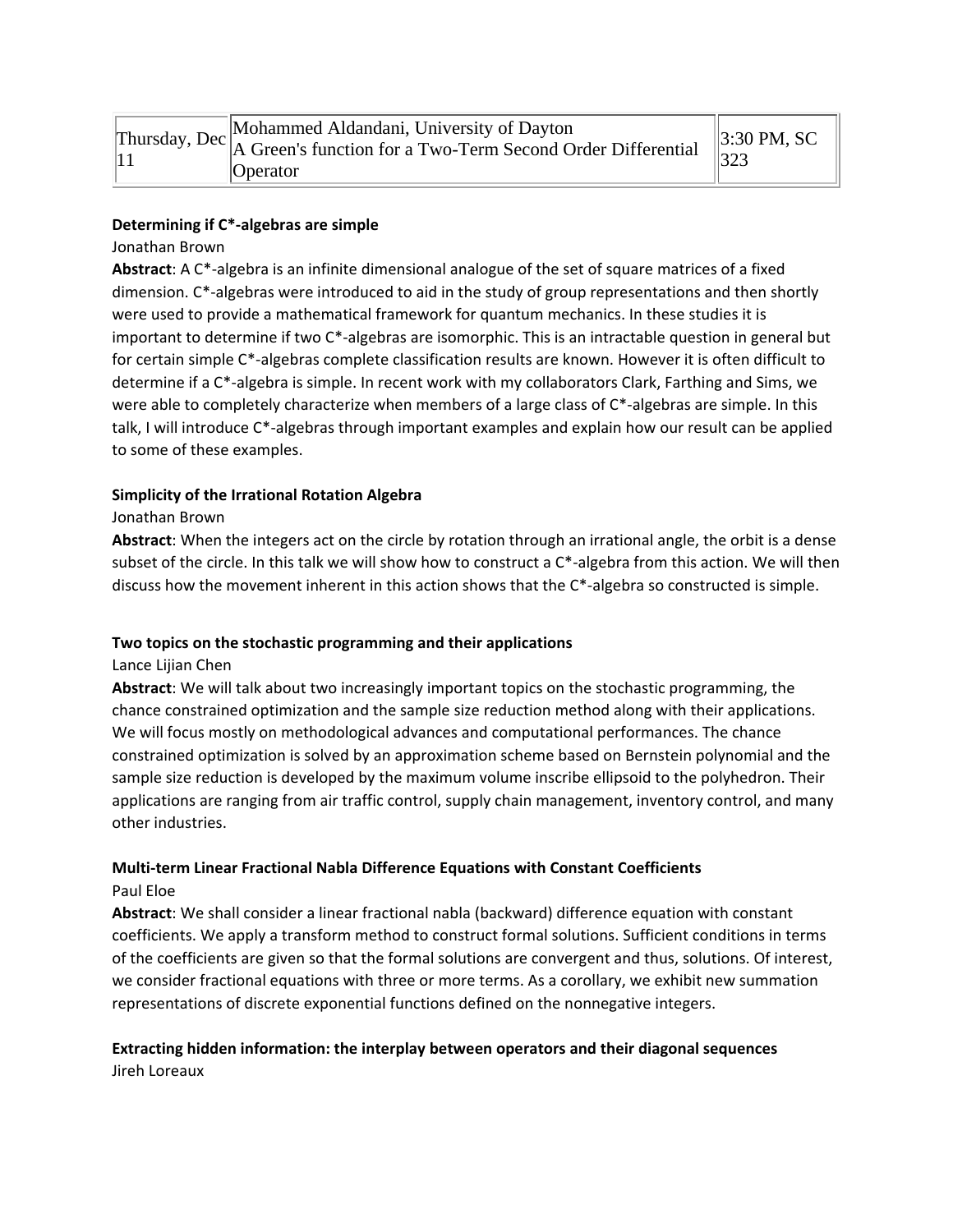**Abstract**: Given a continuous linear operator on a Hilbert space (the basic objects in operator theory), the choice of an orthonormal basis for the underlying space provides a matrix representation for that operator which yields an associated diagonal sequence. Here we explore the relationship between the operator and its diagonal sequences including both well‐known results and new research in the area.

#### **Sequences with bounded auto‐correlations**

### Gang Yu

**Abstract**: For a sequence of complex numbers  $a_0, a_1, \dots, a_{n-1}$ , its aperiodic autocorrelation sequence  ${c_k}$  is defined by

$$
c_k:=\sum_{j=0}^{N-1-k}\overline{a_j}\,a_{j+k}
$$

for  $0 \leq k < N$  and,  $c_k := \overline{c_k}$ .

We are interested in several special (real) sequences  $\{a_i\}$  with almost all autocorrelations explicitly bounded. In particular, Barker sequences and generalized Sidon sets will be discussed.

## **Solving a Class of NP‐Hard Optimization Problems Using Coupled Monte Carlo and Molecular Dynamics Simulations**

### Zig Kuang

**Abstract**. In computational bio‐nano materials design, it is highly demanded to identify the most stable conformer of a macrobiomolecule on nanostructured surfaces. Mathematically, it can be modelled as a global optimization problem in which the potential energy function of the system is the objective function while the coordinates used for representing the structural arrangement of the system are the variables. Due to the combinatorial explosion nature, they are considered as NP‐hard optimization problems. In this talk, I will show the mathematical formulation of the optimization problem and a powerful algorithm to obtain optimal solution comparable to experimental result using coupled Monte Carlo and Molecular Dynamics simulations.

### Tracy Hwang, Risk Manager in Residence ‐‐ **No Abstract provided**

Michael A. Radin, Rochester Institute of Technology

**Dynamics of a discrete population model for extinction and sustainability in ancient civilizations—No Abstract provided**

### **An Analysis of American Companies (1990 ‐ 2000) Using the KMV Model**

#### Chenyu Qiu

**Abstract**: In this article, we address two main questions: i) what is the KMV model and how does it predict the default probability of listed companies in America and ii) after obtaining the probability of default of a listed American company, is there a relation between the returns and the probability of default? By testing the performance of listed American companies, we obtain the result that companies with larger probability of default have larger returns.

### **Pricing Options Using the Tree Method in a Switching Model with State Dependent Switching Rates**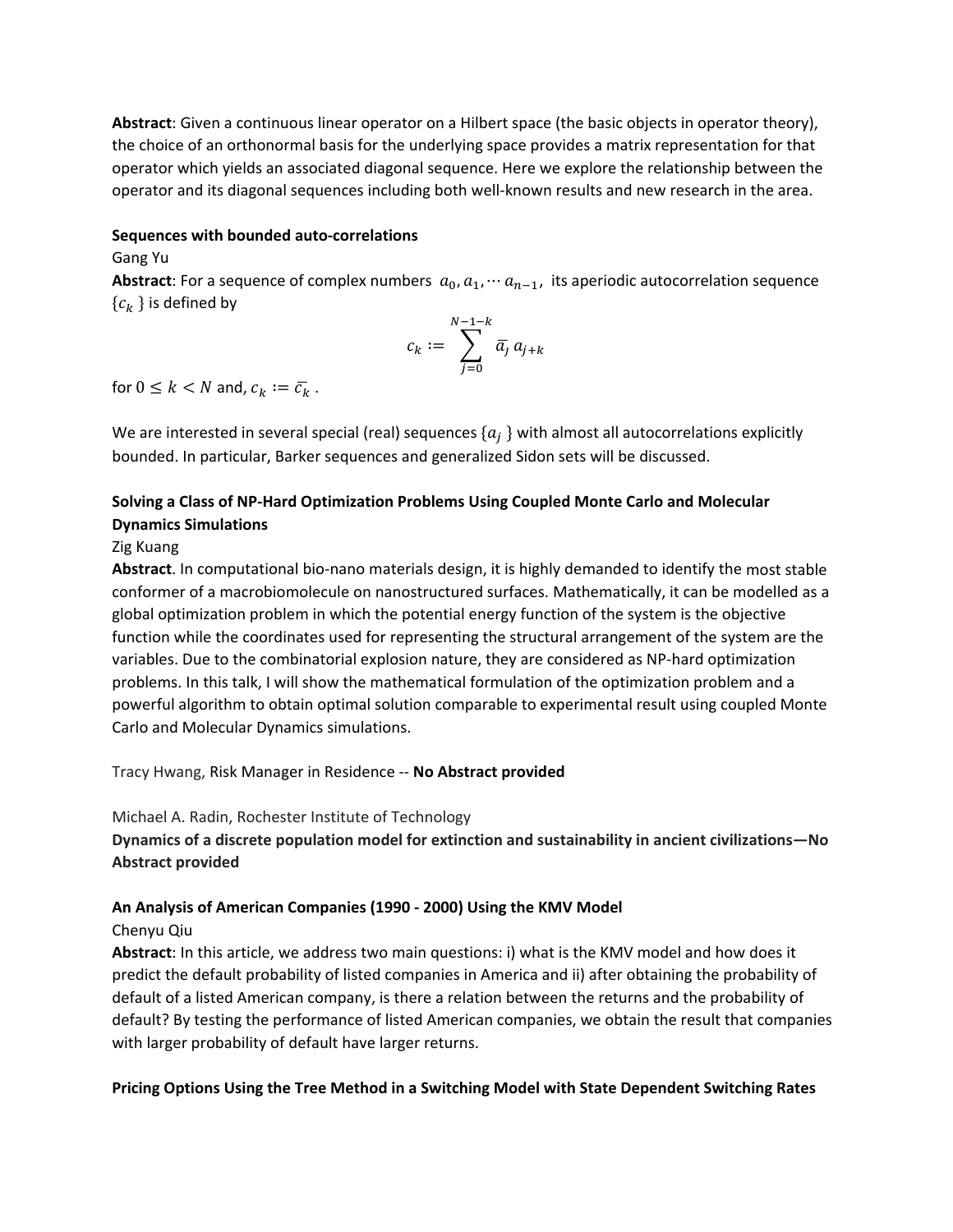#### Jing Dan Zhang

**Abstract**: In this project we develop and test a tree method for pricing both European and American options in a regime‐switching model where the switching rates depend on the underlying price process. The tree grows linearly as the number of time steps increases. Thus it enables us to use large number of time steps to obtain more accurate approximations of the true option prices. A number of examples are reported.

## **Pricing Options in Jump Diffusion Models Using the Fast Fourier Transform**

### Zhiyang Zhang

**Abstract**: The Fast Fourier Transform (FFT) can be used to calculate option prices from the characteristic function of the underlying price process. This project develops and numerically tests the FFT method for pricing European options in jump diffusion models. Three different types of jump sizes are examined. Numerical results are reported and compared.

# **Efficiency comparison of Moody's KMV model and Altman's Z‐score model predicting corporate default with empirical U.S. data**

### Jing Nie

**Abstract**: After a revolution in credit risk measurement has taken place in 1990, credit ratings have been an essential part of global financial market for decades. In this article, we talk about a comparative analysis of effectiveness of KMV model and Z‐score model in predicting corporate default in U.S. Market. We use Moody's KMV model and Altman's Z‐score model to predict and estimate the default probability. We use Logistic Regression method to test the predicting power of the two models. To do all of these, we try to solve two main questions in this paper: first, how accurate the Moody's KMV model and Altman's Z‐score model can predict the default probability; second, which one is more effective in default probability prediction between KMV model and Z‐score model. Following all those questions in our mind, we find the answers. In order to avoid the noises and make more accurate, we get all data winsorized. We find that Moody's KMV model performs better then Altman's Z-score performs in predicting corporate failures in U.S. financial market by testing the performance of Logit‐KMV and Logit‐ Z. We also construct the cumulative accuracy profiles (CAP) and the receiver operating characteristic (ROC) to test the two models performs. We got the same result. By creating a control sample to make the bankrupt sample and non‐bankrupt sample more comparable, the testing result is same.

#### **Asset Pricing in Policy Uncertainty Periods**

### Hanan Aljubran

**Abstract**: This project focuses on studying the relation between stock market beta and average returns depending on policy uncertainty level, which is the level of uncertainty of maintaining the government policy. Also, we examine the behavior of Capital Asset Pricing Model (CAPM) during high vs. low uncertainty periods. We focus our study in 25 Fama‐French size and Book‐to‐market sorted portfolios for the period 1985‐2013.

### **A Green's function for a Two‐Term Second Order Differential Operator**

### Mohammed Aldandani

**Abstract**: A series representation of the Green's function associated with the boundary value problem,

 $-u''(t) = a(t)u = w(t)f(t, u(t)), 0 < t < 1,$